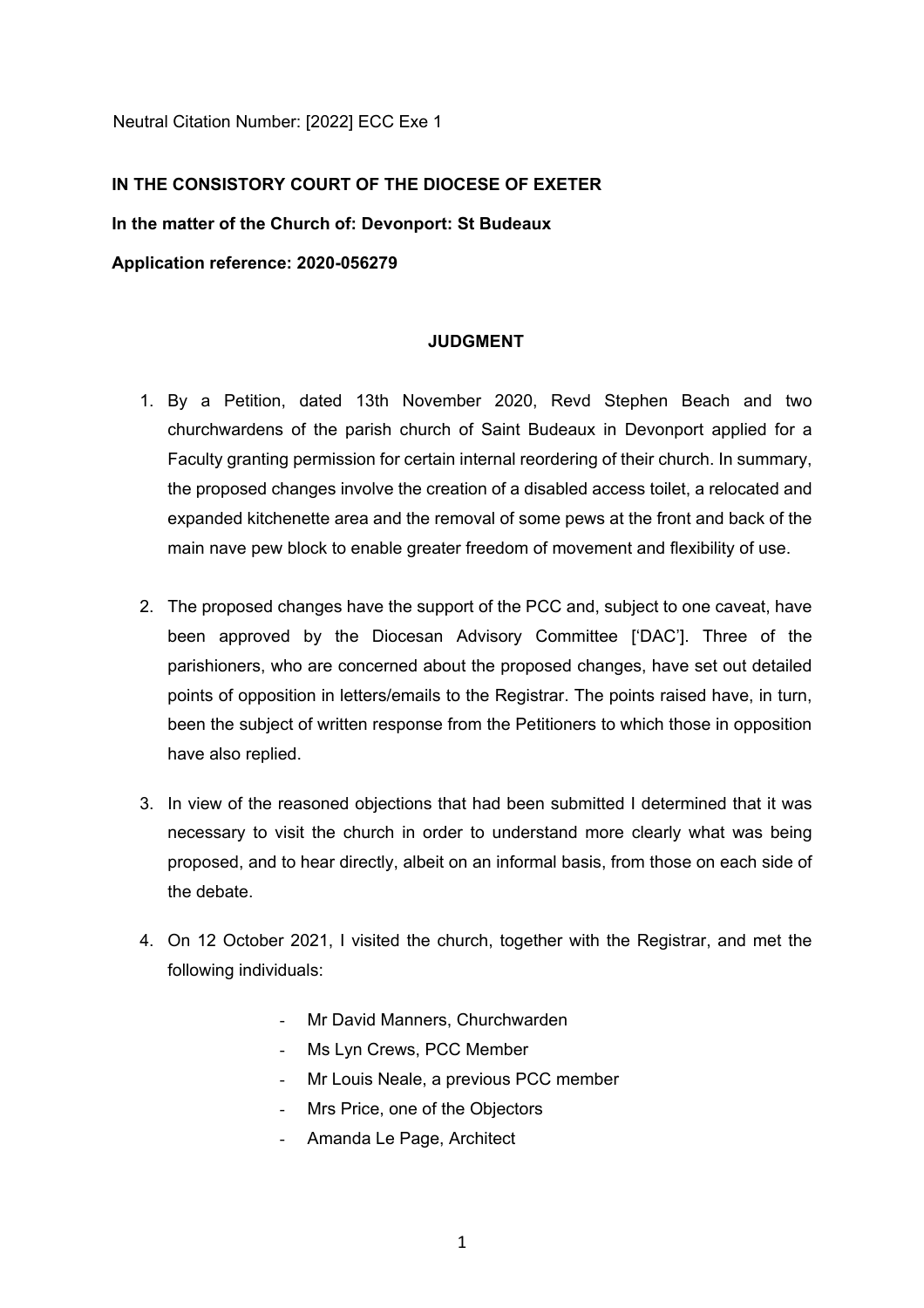- 5. Unfortunately, the date chosen for my visit fell at a time when it was not possible for the vicar and two of the three objectors to be present. Following my visit I was able to conduct meetings over Microsoft Teams with Revd Beach and Mr Peter Sparkes. It was not, however, possible to meet with Mrs Bates, despite a number of attempts to do so.
- 6. Under Faculty Jurisdiction Rules 2015, r 10.3, an 'interested party' (and all three of the objectors are 'interested parties') should be offered the choice of either becoming a formal 'party opponent' in the Consistory Court process, or simply leaving the Chancellor to take their letter of objection into account in reaching a decision without becoming a party to the proceedings. Formal notice, by letter, was sent to Mr Sparkes on 21 January 2021 and to Mrs Bates and Mrs Price on 4 February 2021 explaining the choice to be made by them under r 10.3. Neither Mr Sparkes nor Mrs Bates has applied to become a party opponent and both have, as I have indicated, submitted further written responses for the court to take into account. The Registry has not, at any stage, received any separate communication from Mrs Price and all communications with her have been made on their joint behalf by Mrs Bates. I had the pleasure of meeting Mrs Price and hearing directly from her during my visit to the church.
- 7. It follows that all of the written and oral observations that have been made by the three objectors are to be taken into account by the court, but none is a formal 'party opponent' within the proceedings. Whilst dealing with the strict procedural position, I wish to record that I have found each of the specific observations made by the three objectors to be focussed, pragmatic and of assistance in clarifying the issues that are thrown up by the various elements of the proposed reordering.
- 8. The Statement of Significance describes St Budeaux church and, rightly, stresses both its historical importance and its most pleasing aesthetic impact on any visitor. This Grade II\* listed building is on the site of an original 12th or 13th century church. The church was extensively rebuilt in the middle of the 16th century and, some nine years after the building work was completed, it was the church at which Sir Francis Drake was married. At that time it will have been a country parish church near to the city of Plymouth, positioned in a prominent position overlooking the river Tamar. Whilst both the church's architecture and its stunning position remain unchanged, the hinterland around it are now wholly different from the scene that would have been observed by those attending that famous wedding. St Budeaux sits in what is now the suburb of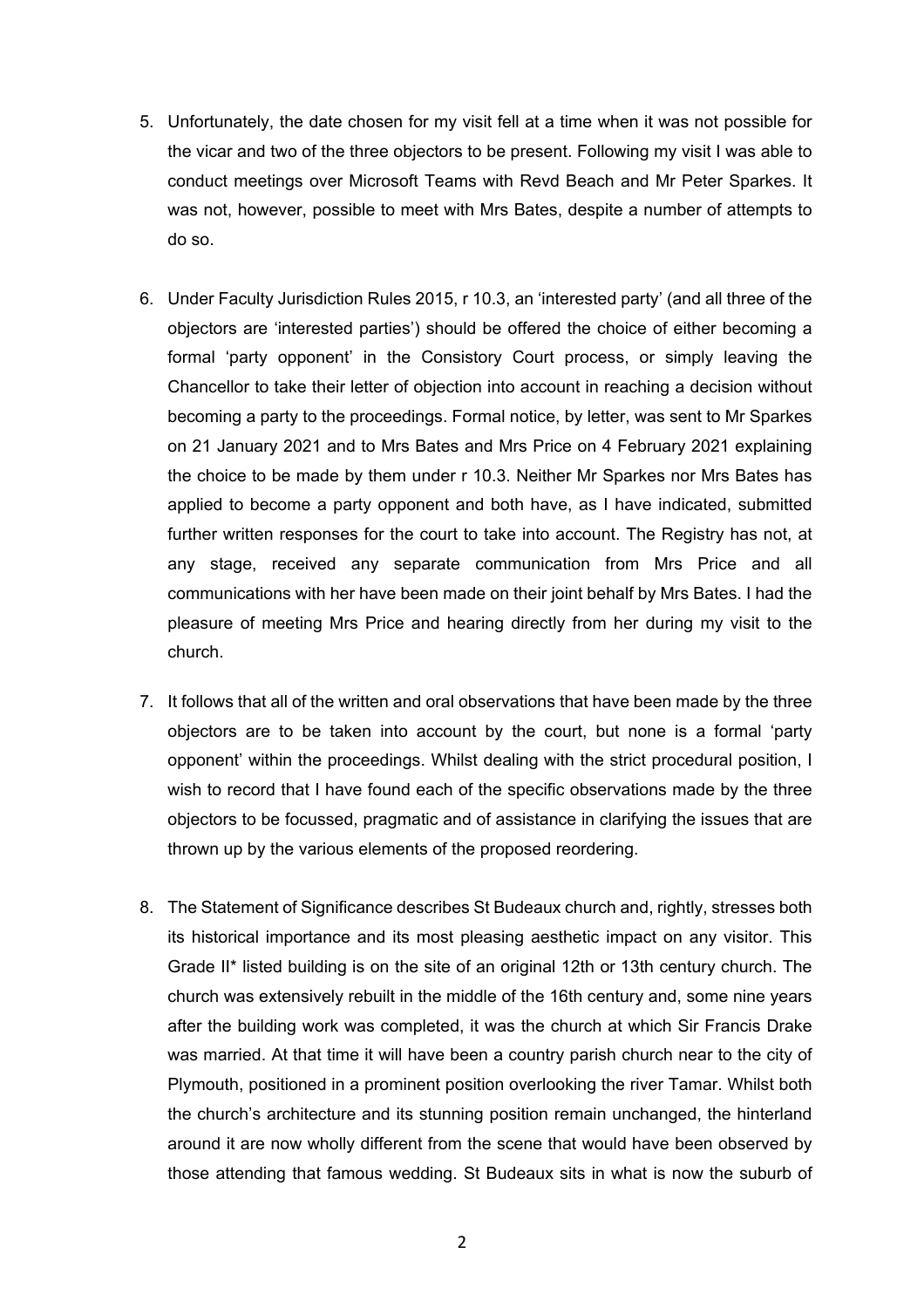Devonport which, as the Statement of Need explains, is an area of significant social deprivation and economic need. Despite the startlingly different social and architectural context within which it now sits, the church maintains what one commentator has previously described as "an almost cosy" and welcoming feel. The congregation, whilst not very large, is active, and the building is plainly admired and cherished by all those who have communicated with the court over these proposed changes.

- 9. The Petition has been submitted to meet a number of stated needs:
	- a. provision of a disabled access toilet (the present toilet is in a cramped space and is accessed by a steep step down);
	- b. if, as is suggested, the only location for the new toilet is the current vestry, there is a need to relocate the kitchenette which currently sits immediately outside the vestry;
	- c. the creation of space in line with the central block of pews for the use of those in a wheelchair attending services [rather than wheelchairs having to be positioned in the nave aisle as is presently the case];
	- d. more generally, creation of additional space at both the East and West end of the central block of nave pews to allow for greater freedom of movement in those areas and, with respect to the space created at the front of the nave, to increase flexibility of use.
- 10. The DAC recommends that the proposed work be approved subject to a single caveat, namely that the existing door to the proposed WC is retained; and the timber to be used for the servery is confirmed prior to works commencing on site.
- 11. The DAC did not recommend consultation with any of the heritage bodies, and none has been consulted.
- 12. Having referred to the DAC it is right to record that in February 2021 the DAC chair wrote to the Petitioners to inform them that their application had been selected as meriting a DAC award. Since 2007 the DAC for the Exeter diocese has, each year, reviewed the applications that had been before the committee during the previous 12 months in order to identify those regarded as excellent in terms of the content of the proposals and/or the engagement with the Faculty process. In his letter to the petitioners the DAC chairman stated:

'It is with great pleasure that I am able to inform you that your application for the DAC's advice on the reordering of St Budeaux was felt to be suitable for an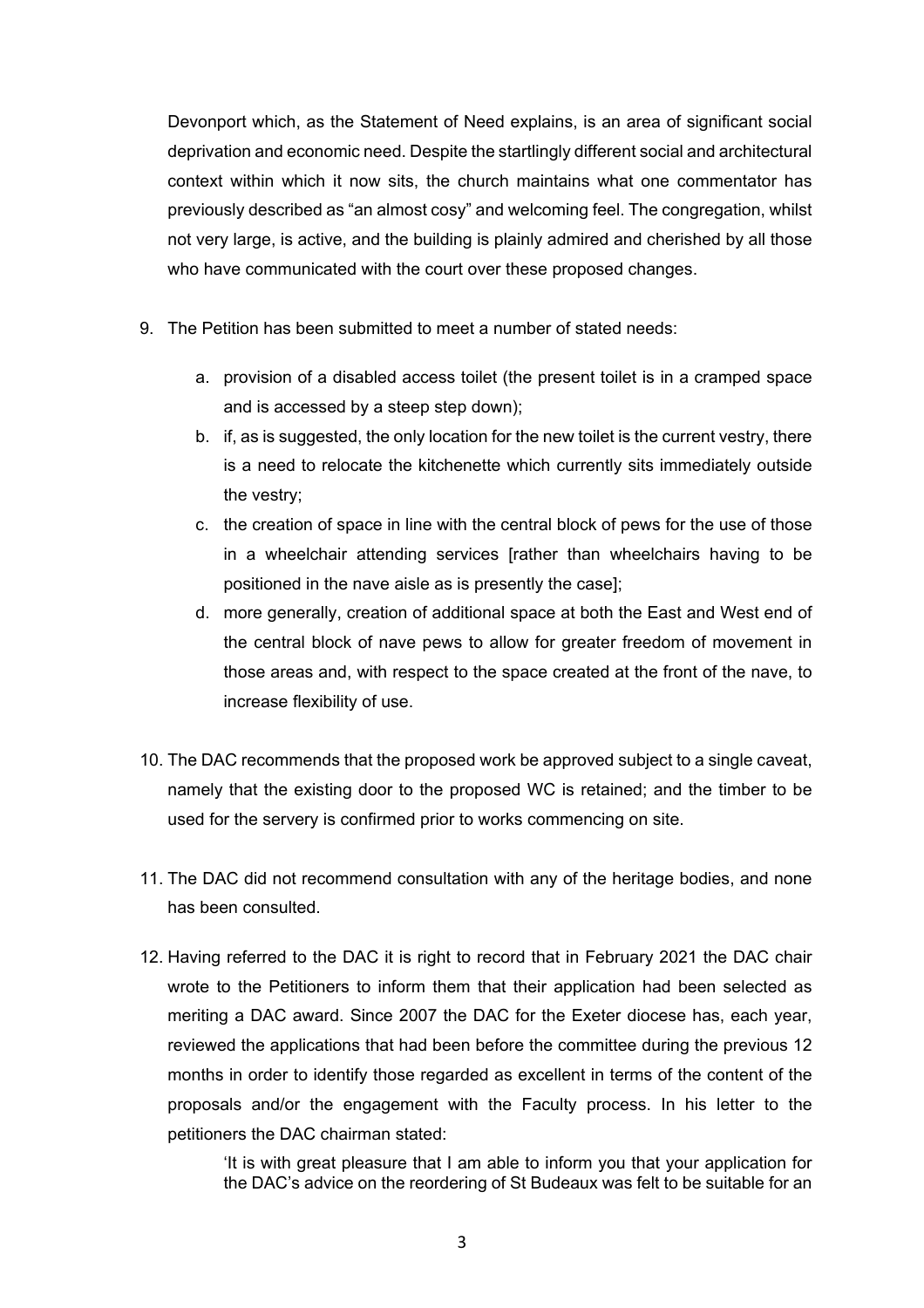Award as it was agreed that the design was appropriate to the context and will enhance the building both visually and in its use. The presentation was clear, comprehensive and to the point.

Naturally I am very pleased to be able to congratulate you on receiving this special recognition of the high quality of work submitted by you to the Committee. I would of course be most grateful if you could convey the Committee's congratulations to all those involved with your excellent application.'

13. In order to consider this application I propose to take each element in turn, identifying both the asserted merits and the matters of concern that have been raised.

## Disabled Access WC

14. The Statement of Need puts the case for provision of a disabled access toilet in straightforward terms:

> 'The present toilet is inaccessible and embarrassing. We have wheelchair users in our congregation who have had to go home instead of staying for worship. Additionally, anyone feeling unwell is not going to risk the indignity of our present system.'

and:

'Our awareness of the importance of good accessibility has grown. This has been made more urgent as we have 4 wheelchair users in our congregation. Others tell us that if they are feeling a little fragile, they just won't come to church anyway. There are more voices now wanting to see change in this area'

- 15. In his email of January 2021, which is the primary statement of his objections, Mr Peter Sparkes accepts that there is a need for the provision of a disabled toilet and he further agrees that if one is to be provided then the chosen location is really the only viable option. He does, however, question the lack of privacy that those using the facility would have given its relatively prominent location off the western end of the side aisle. He is also concerned that the proposed kitchenette area is close by and there may be concern with respect to hygiene.
- 16. In their joint letter of objection, dated February 2021, Mrs Bates and Mrs Price accept that there is a need for a new toilet. They are, however, concerned that the proposed location makes it difficult to ensure sufficient privacy and they question how practical it will be for anybody to assist a disabled person without exposing the user to public view. They, too, point to the close proximity of the proposed kitchenette and,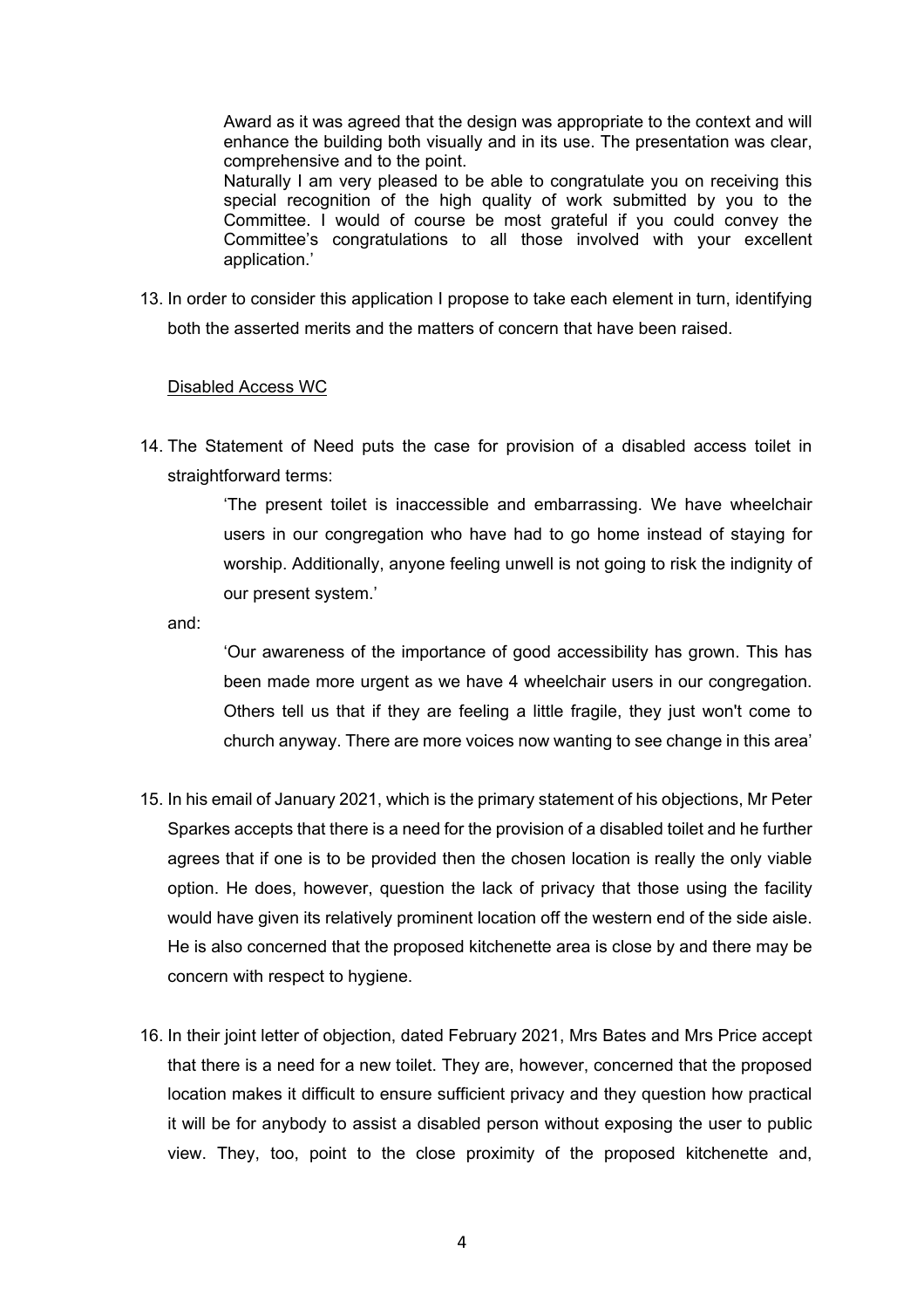separately, the potential for odours to be emitted from the toilet area into the nave if used during a service.

- 17. In his reply to Mr Sparkes' objection, the vicar points out that the location of the proposed toilet and kitchenette have been approved by the architect, the DAC and by the PCC in a unanimous vote. Alternative proposals, including those put forward by Mr Sparkes, were considered, but rejected on practical grounds.
- 18. The vicar's letter of reply to the points made by Mrs Bates and Mrs Price is in similar terms. Concern that a person using the toilet may be seen by those in the nave is rejected. The facility is to have a large door which opens in such a way that those inside will only be seen when they are exiting, and not before. The suggestion that odour may be a problem is also rejected on the basis that the door is sound, will close automatically and the facility will be externally ventilated.
- 19. In his further response, Mr Sparkes again accepts the basic case for the provision of a disabled access toilet located in the proposed position. He repeats his concern about the proximity of the kitchenette and he considers that those using the facility may have difficulty in accessing it when other church users are standing near the servery. In their further response, Mrs Bates and Mrs Price repeat that they accept the need for the provision of a disabled access toilet, but question some of the practical consequences.

#### Kitchenette and Servery

- 20. It is proposed that four of the short pews at the West end of the block running along the South wall be removed in order to make space for a kitchenette and servery in that area. The petitioners consider that it is necessary in modern times to be able to provide refreshments to those attending the church for services, meetings or other functions. The proposal is put forward on the basis that it is both modest and essential.
- 21. Mr Sparkes does not object to the provision of a kitchenette. His concern relates to its location. Rather than having the facility immediately adjacent to the new disabled access toilet, he suggests that a different position up at the East end of the South aisle, directly in front of the organ, is preferable. Mrs Bates and Mrs Price adopt a very similar position, stating that, if there has to be a kitchenette, it should be positioned away from the new toilet and near to the organ.
- 22. As already stated, the petitioners do not accept that the issue of hygiene, upon which the objection to the proposed location is based, is in fact going to give rise to difficulties.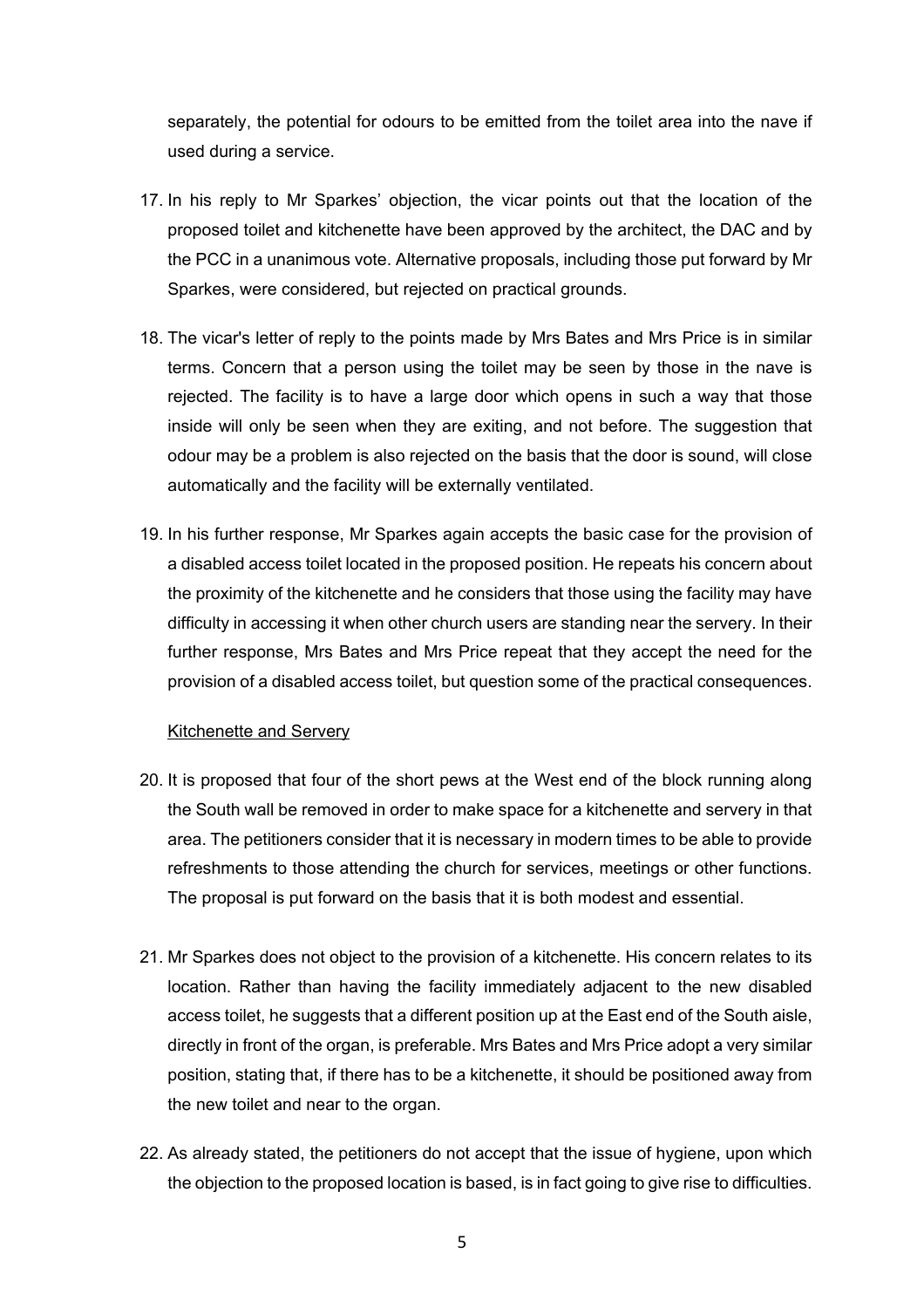#### Removal of Pews

- 23. The current pews, which were made by James Hine, were installed in 1876. They are in good condition. There is no suggestion that they are of any historical significance, but their presence undoubtedly contributes to the overall feeling of warmth and structure within this church.
- 24. In addition to removing the four short pews in order to make room for the new kitchenette, it is proposed that the next to last pew on each side of the nave is taken out and the rear pew moved forward into its place. The pews stand on a wooden plinth which will have to be adapted to accommodate this change. Finally, the front row of pews on the North side of the main aisle and the front two rows on the South side are to be removed. The justification for both of these changes to the main body of pews is to increase the space at the front and back of the nave so as to ease movement, and at the front, provide additional space for wheelchair seating and, generally greater flexibility of use if needed for performances or other activities.
- 25. Whilst Mr Sparkes accepts that the pews are not of any significant historical interest, he considers that the detriment to the internal landscape of the church arising from the proposed removal of pews is not justified by any suggested need.
- 26. Mrs Bates and Mrs Price believe that there has for some time been an ambition by some for the wholesale removal of the pews from the church. The issue has been raised from time to time and, although the current proposal is more modest, their letter of objection indicates that they see this application as being something of the thin end of a wedge. They consider that the pews represent the heart of the church. They question each of the reasons put forward as justification and, as with Mr Sparkes, their overall position is that the case for removal is not made out.
- 27. In response, the Petitioners argue that the visual impact of removing these pews is likely to be positive. When entering the church there will be a broader more open view of the West end of the nave which is likely to be more welcoming and less cluttered. Wheelchair users will have a choice as to whether to sit at the back or the front of the church, rather than, as now, in the central aisle. The increased flexibility generated by the space at the East end of the nave will be useful.
- 28. The final response of Mr Sparkes and Mrs Bates and Mrs Price is to repeat their overall position which is that the proposed changes are not needed. It is also suggested that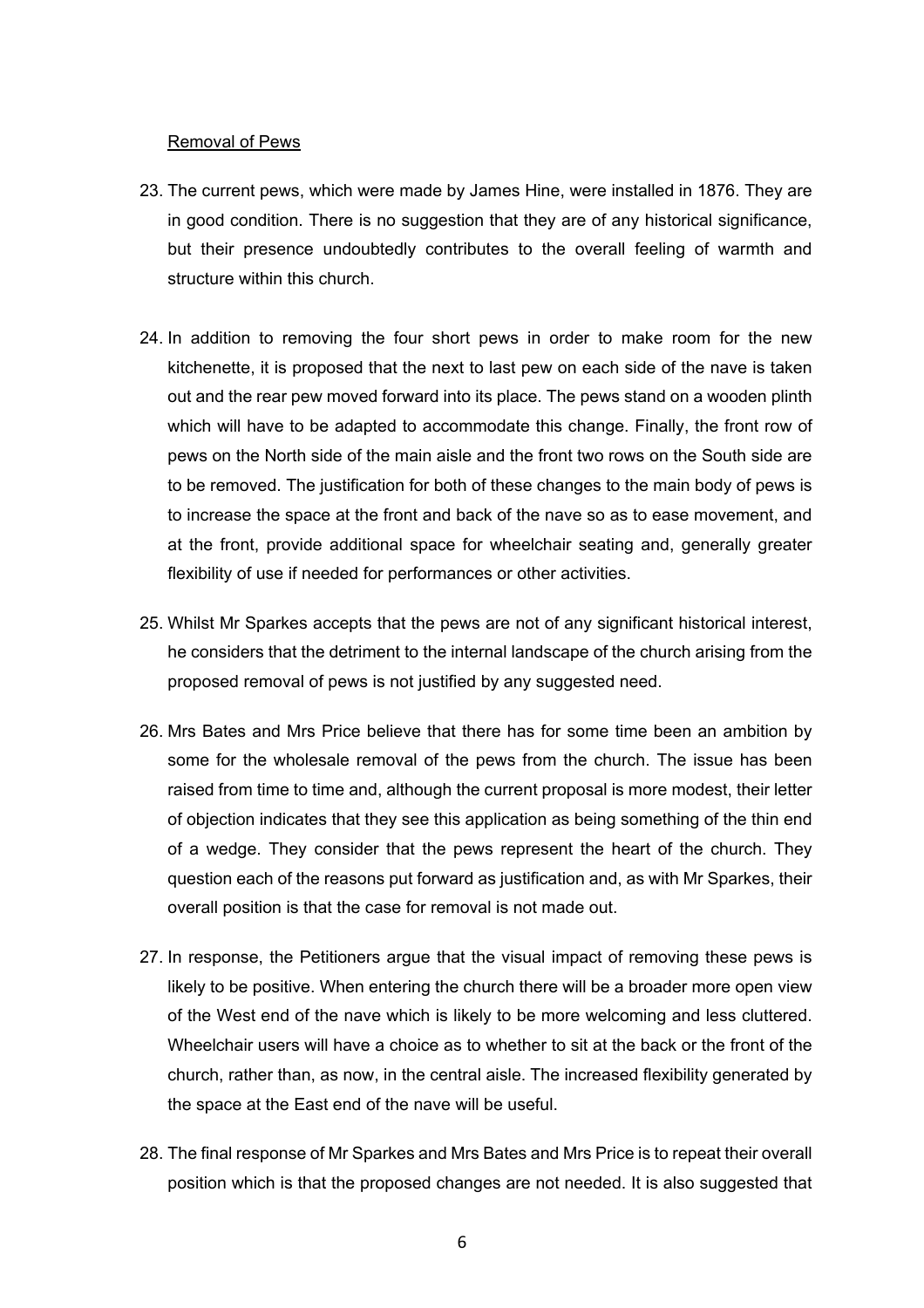those members of the congregation using wheelchairs have indicated that they would feel uncomfortable if required to sit at the front of the nave.

## **Discussion**

- 29. The various applications that fall for consideration within this Petition will only be granted if the evidence shows that there is a need for each of them and that the changes proposed are proportionate to that need when set against the default position which is that there should be no change to an historic building such as this, the importance of which is acknowledged by the attribution of a Grade II\* listing. In the present case I have already recorded the particular welcoming and positive atmosphere that is generated by the current interior layout and furnishings of this old church. I have approached the decision in this particular case with that background very much in mind so that no change will be approved unless a clear need is established and the change can be achieved without unduly compromising the overall integrity of the character of the building.
- 30. Before turning to the details of the application, I should also observe that there is a palpable undercurrent within the communications that have come from the three objectors, the theme of which suggests that they object as much to the way in which the present plans have been developed and brought on, as much as they do to the substance. The implication is that the process has excluded some of those who care for and regularly attend this much-loved church. Whether that is so and, if so, whether it is because of deliberate action, misunderstanding, lack of foresight, or simply poor communication, it is of course regrettable. It is not, however, the role of the Court to investigate such matters and I am most grateful to all involved for the polite and mature manner in which they have engaged in communicating with me, so that focus has been maintained throughout on the fabric of the church and the various pros and cons of each proposal for change.

#### Disabled access toilet

31. The installation of a disabled access toilet in the proposed location on the South side of the nave is not actively disputed. There is an established need, both generally in terms of modern provision in a building to which the public have access, and specifically in this church where a number of the regular congregation have disabilities, for the introduction of such a facility. It is agreed that it is not possible to adapt the present toilet for disabled use, given the small space and the fact that access is via a substantial step. The proposed location of the new toilet in the current vestry is also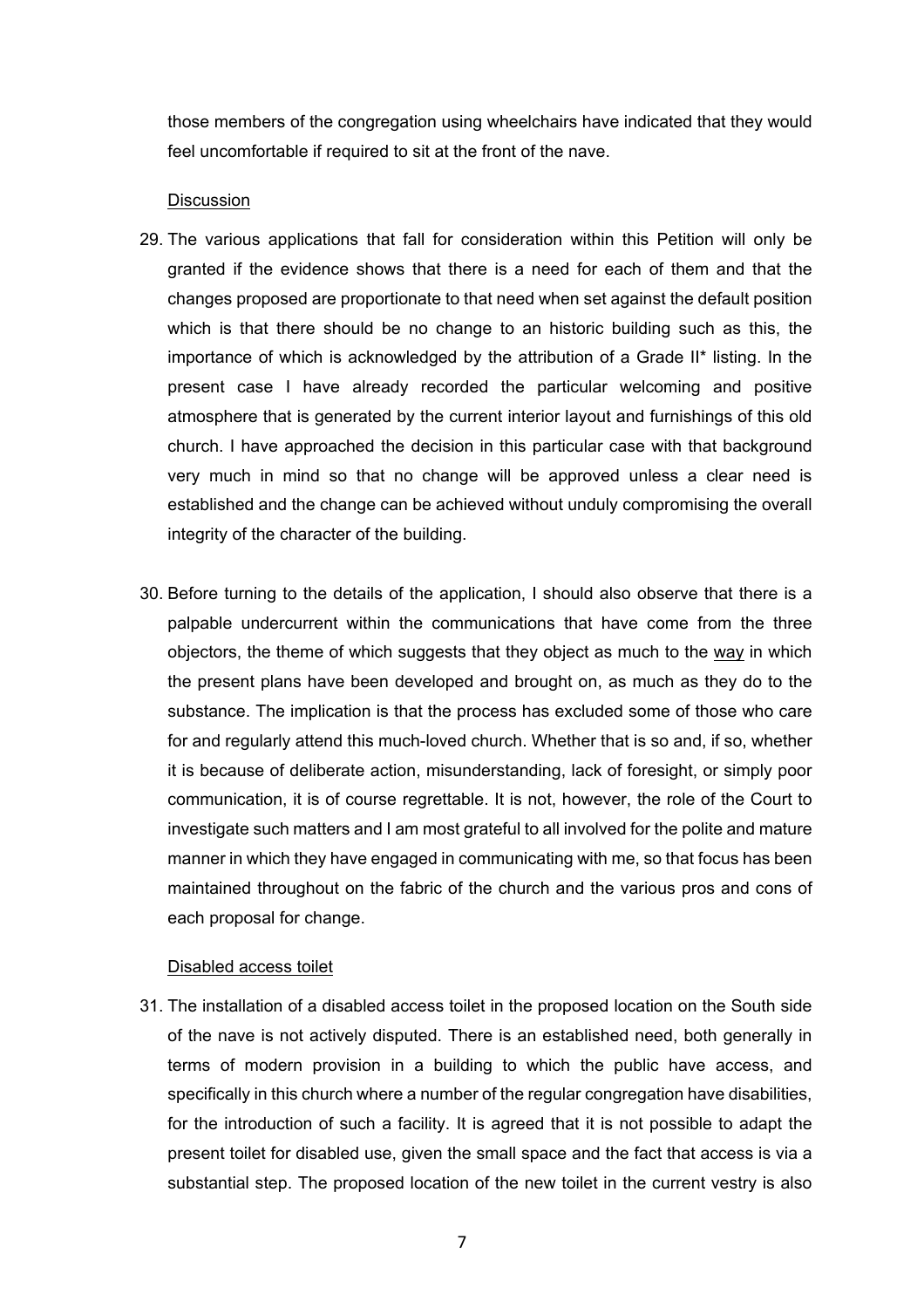accepted by all to be the best, in fact the only, option if access is to be from inside the church.

- 32. Having had the benefit of seeing the current toilet facility, it is clear that, even for more able-bodied users, entry into and use of the small space may be something of a challenge and the whole experience is likely to be less than commodious.
- 33. Those objecting point to the potential lack of privacy for those who may resort to the toilet, given its relatively prominent location (where the entrance can be viewed by those seated in the rear pews in the nave). Whilst the space is larger than the present facility, a question is also raised over the ease with which a carer might enter or be in the space in order to provide assistance if needed. Further concern is raised on grounds of hygiene given the proximity to the proposed servery and kitchen, and there is a worry that unwelcome odour may at times escape into the servery and nave area.
- 34. The starting point in considering this element in the application is to acknowledge that all those who have made representations accept that there is a legitimate need for a disabled access toilet and that the chosen location is the only viable option. The evidence therefore establishes that the proposed change is necessary and the question, therefore, moves to consideration of the various consequent negative concerns that have been raised as to its operation; are those concerns sufficient to rule out a proposal that is otherwise justified and needed.
- 35. In short, and having considered this matter carefully both during my visit and since, I am satisfied that the potential concerns that have been raised, either individually or taken together, are not sufficient to justify refusing the proposal. With respect to the risk that a user of the toilet may be embarrassed by being on view to those in the rear of the nave, the dimensions of the room suggest that this is unlikely to be so. The vestry space has something of a 'Tardis-like' character in that the doorway is comparatively narrow when compared to the square room that lies behind it. Further, the plans show that the wc will not be placed directly opposite the door, but will be towards the East side and out of the direct line of view. The door itself will be substantial and will open outward. Each of these factors reduces the chance of inadvertent display of a person during their use of the facility.
- 36. Given the acknowledged need for a disabled access wc, the question of its proximity to the proposed kitchenette falls for consideration when looking at that latter proposal and it is not, in my view, a reason for refusing the application with respect to the toilet.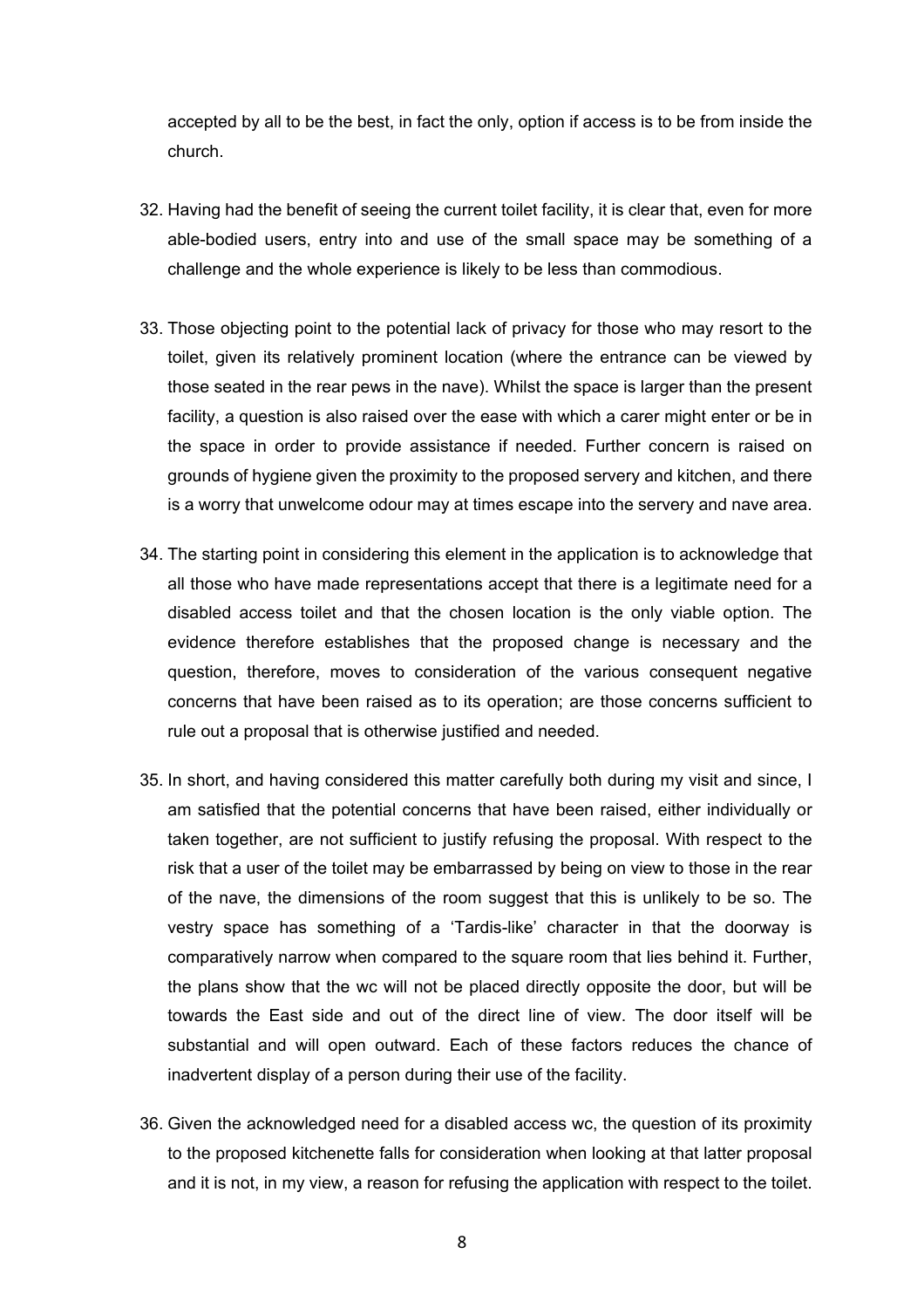- 37. Concern over leak of odour is met, I accept, by the extractor that is to be installed above the wc which will vent out through the roof. Finally, the degree to which a carer may be able to assist a disabled person in the space should not be an issue given the substantial space shown on the plans for a turning circle for a wheelchair and where the wc unit will take upon only about  $\frac{1}{4}$  of the depth of the room, leaving  $\frac{3}{4}$  which should be sufficient for two people and a wheelchair to manoeuvre.
- 38. The proposal involves the conversion of a vestry and will not impact on the internal architecture of the church itself. As such the heritage impact is not extensive.
- 39. Having considered these issues, and in particular having noted the common accord as to the need for this facility and the acceptance that it can only be in this location, I am satisfied that permission should be given this element of the application.

## Kitchenette and Servery

- 40. In relation to the kitchenette and servery, there is broad acceptance of the need for improvement in facilities for catering provision within the church. The issue is more one of location rather than of justifying the need. I have rehearsed the arguments for and against the proposed location along the North side aisle. Those objecting suggest that a better location would be at the East end of that aisle, near to the organ. The competing proposals have been long debated in the PCC, which unanimously prefers the proposed location. That choice has been endorsed by the DAC, which has marked the quality of the overall proposals with an excellence award on the basis that the design is appropriate to the context and will enhance the building both visually and in its use.
- 41. In relation to the issue of hygiene, on the basis that the proposed location is too close to the new disabled access toilet, it is of note that this is not a concern for the DAC and, of course, the proposal has been put forward by the church architect who must take account of such matters. In proceedings of this nature, those objecting should not be expected to provide professional evidence of their concerns, but it is the case that the court does not have any evidence that there is, or may be, an enhanced risk of unhygienic conditions if the kitchenette is in the proposed location, as opposed to some 10 or 15 feet further away from the toilet. Other than raising the general concern, those objecting have not explained how germs may be carried from the toilet to the kitchen area. If transmission is achieved through poor hygiene practice in terms of insufficient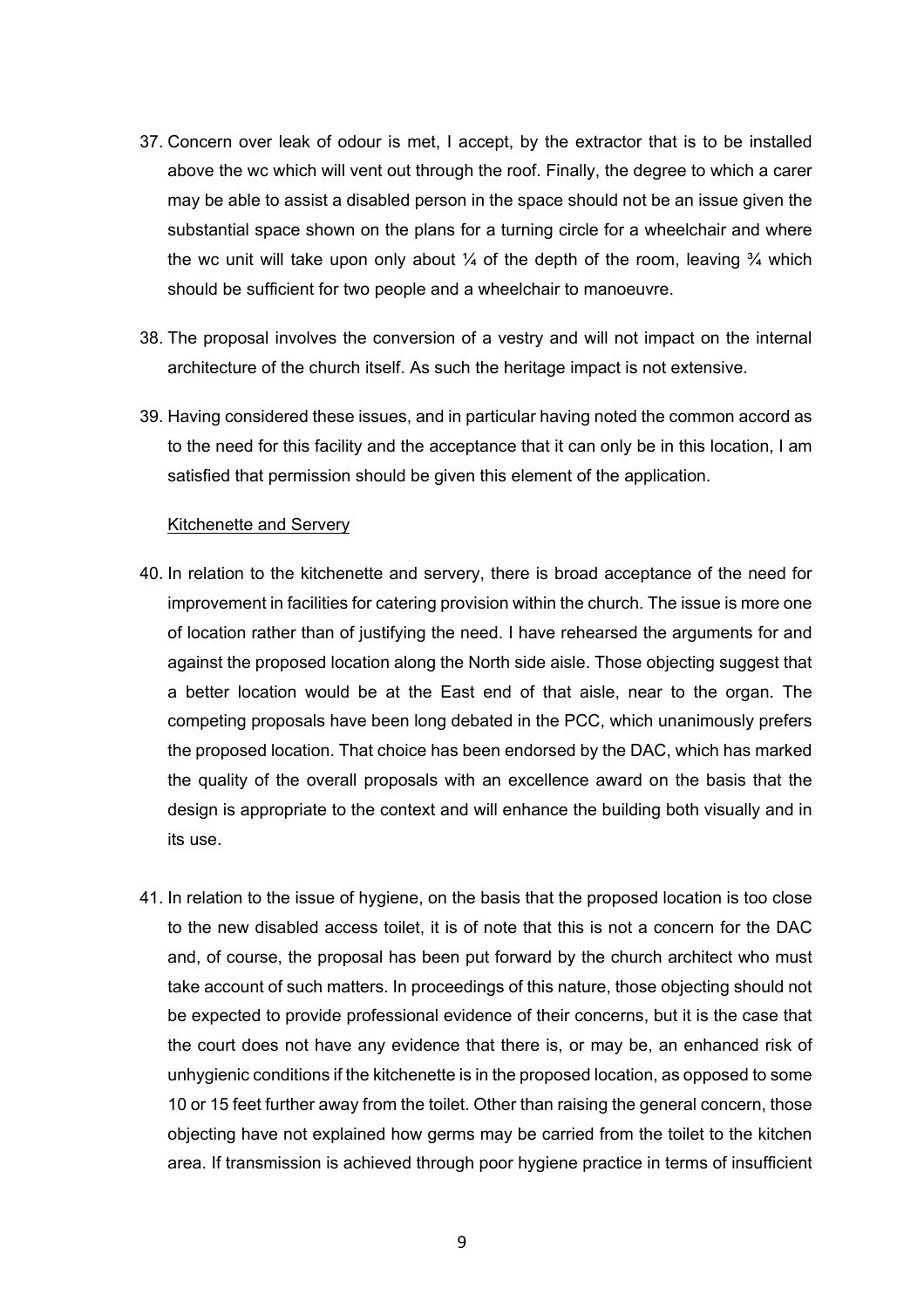hand-washing, for example, then presumably the risk will apply whether the kitchen is near to the toilet or, indeed, on the far side of the church. It is not easy to understand how germs could travel the distance through the air or in some other unspecified manner given that a solid, self-closing door, which opens out towards the counter will be in place. Further, general experience of visits to small tea shops, cafes and similar premises indicates that it is not uncommon for the entrance to a toilet to be some few feet away from the area for food preparation. The key to good hygiene is good training and practice for those handling the food. In my view, the case that the proposed proximity between toilet and kitchenette creates an enhanced hygiene risk is simply not made out.

- 42. Having seen the two competing locations during my visit to the church, the Petitioner's preference for the facilities to be down the side aisle, rather than at the front of the church near the organ, is easy to understand. For there to be tea and coffee ready and available immediately at the end of a service, those working in the servery are likely to be engaged in preparation during the closing stages of the act of worship. It is clearly preferable for this activity to be conducted on the side and towards the rear of the nave, rather than up front and in full view.
- 43. In the light of my clear conclusion on the only significant objection to the location of the kitchenette, namely that relating to hygiene, and given the general acceptance of the need for improved facilities, I consider that the case for granting permission for the proposed kitchenette and servery is made out and that the modest removal of pews and construction involved is necessary and proportionate. Permission for the proposed kitchenette and servery will therefore be granted.

#### Removal of Pews

- 44. Before turning to the detailed, and limited, application for the removal of pews that is made in the present Petition, I should be plain in stating my overall evaluation of the importance of the general body of pew furniture in this church. Whilst no application has been made for the wholesale removal of all the pews, and the Court has not therefore had any evidence as to the pros and cons of such a proposal, it is right that I should indicate my preliminary view if such an application were to be made.
- 45. In some churches the total removal of pews is justified and this Court has on a number of occasions granted permission in such cases. My preliminary view in relation to St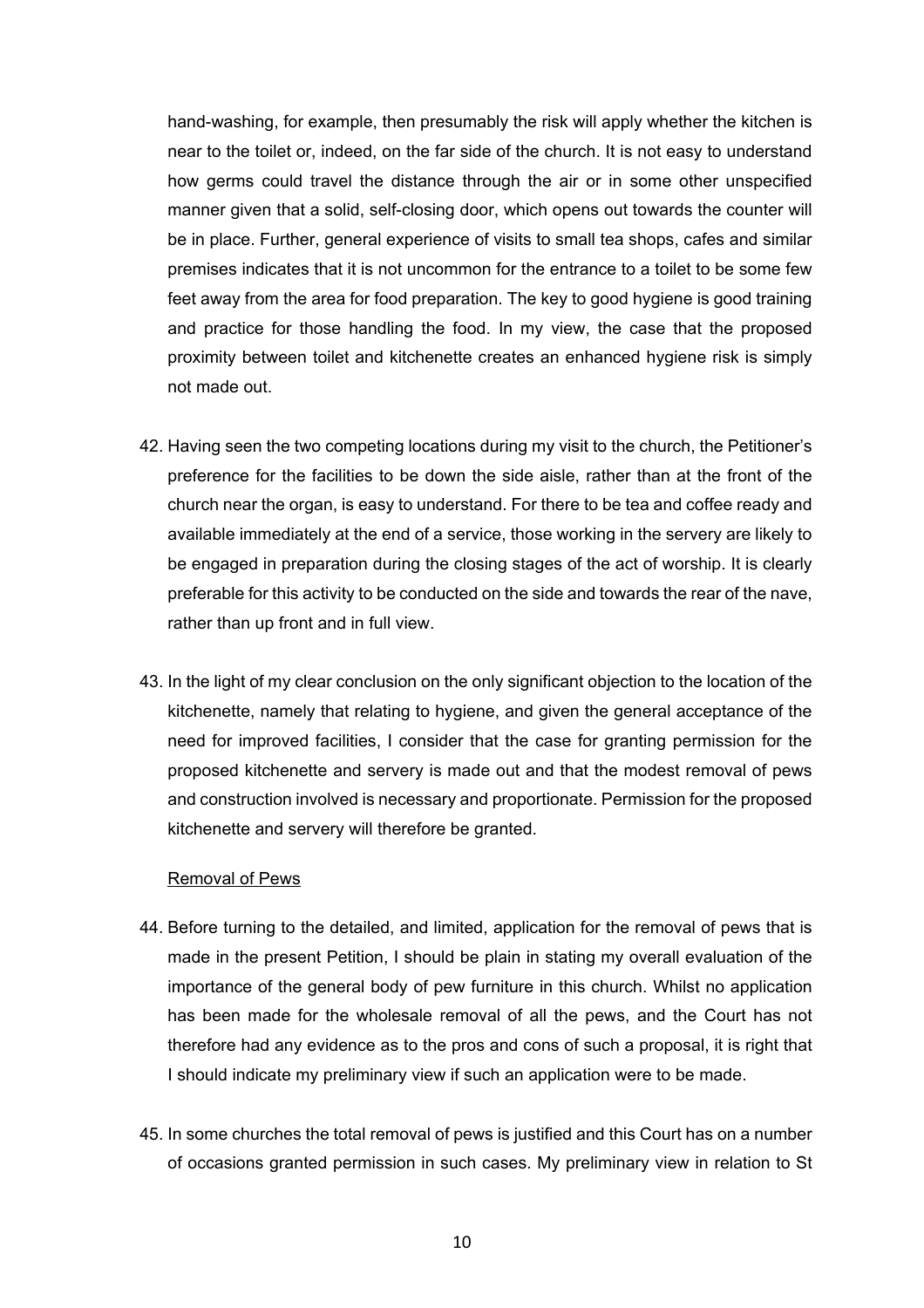Budeaux is, however, that the body of pews in this small church are an integral part of the overall interior architectural environment. It is indeed a church which has a 'cosy', warm and welcoming feel. How such a response is generated in the human visitor is, of course, likely to be due to a whole range of features, but the solid and ordered body of pews would seem to be a prominent component here. It is easy to understand why Mrs Bates and Mrs Price consider that the pews represent the heart of this church. Although the pews may not be of historical or artistic note, it is simply their tone, structure and presence in the overall interior balance of the building which is significant.

- 46. In determining the present application, the Court is doing no more, and should not be seen as doing any more, than deciding whether the application to remove the limited number of pews that is under consideration should be granted. Grant of permission now, should not be seen as the thin end of any wedge, or the indication of a green light for the removal of a greater number of pews in the future.
- 47. Turning to the application itself, having walked through the areas at the rear and at the front of the nave, the need to free up some space in these two places is clear to see. When the kitchenette is in use, the space for users to gather immediately in front of the counter will be limited. There is a need to open up additional space near to, but away from, the immediate counter area.
- 48. More generally, the increased number of wheelchair users justifies the creation of a space for them to occupy during services other than being positioned in the central nave aisle at the end of the pews. Removal of the front pews, as proposed, is in the overall body of furniture proportionate in order to create a space for wheelchairs. It will also open up a flexible space for use during worship, for concerts or other activities.
- 49. I have already indicated my preliminary view as to the importance of maintaining the overall body of pews in this church. I do not, however, consider that the current proposals will compromise the impact and importance of the remaining pews in the interior landscape of the building. As have the PCC and DAC before me, I am persuaded that the needs that have been identified justify these proportionate proposals and that the freeing up of space in these two areas will be of benefit to those using the building. The application for the removal of pews at the front and rear of the nave will be granted.